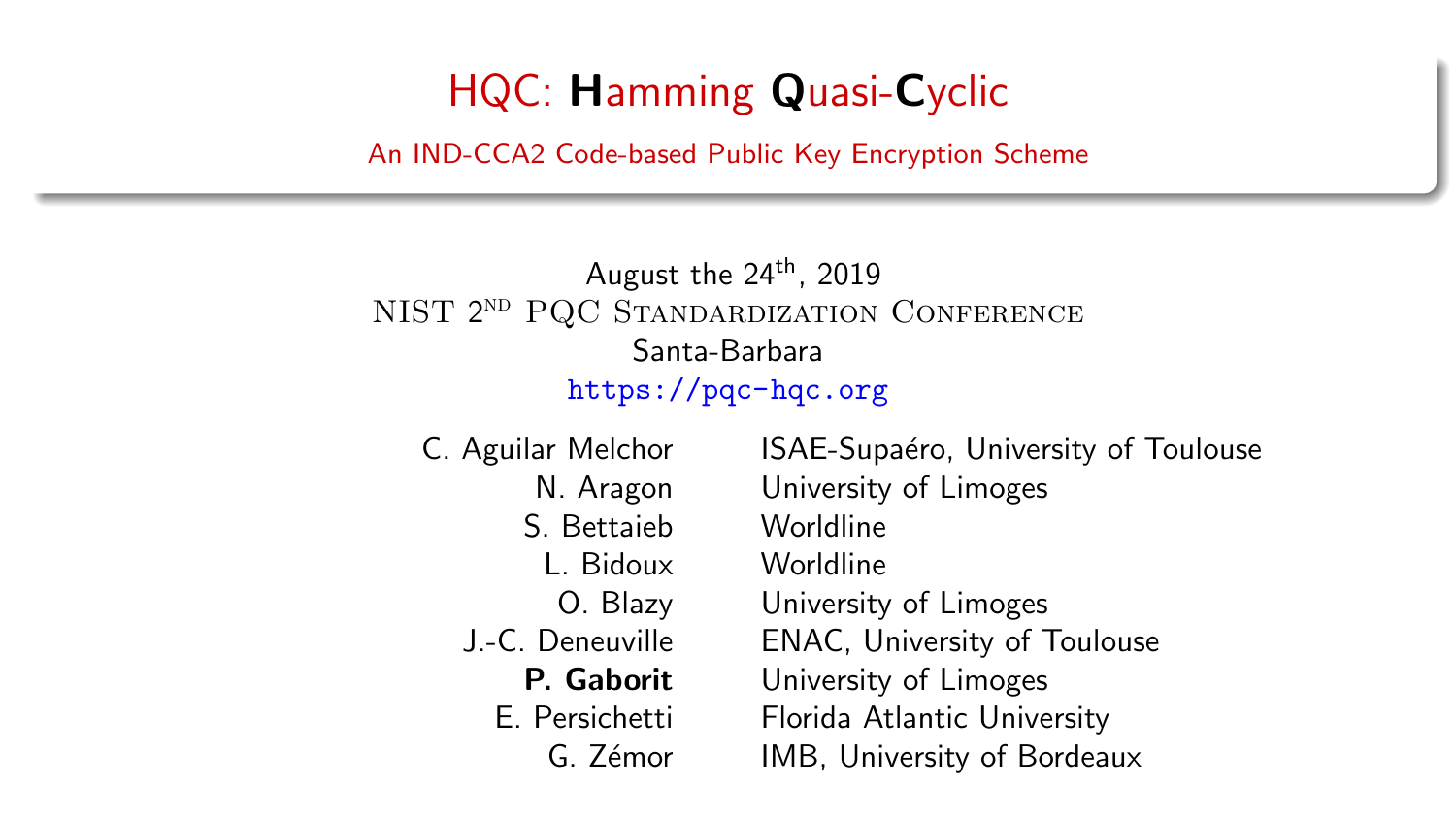## **Outline**

1 [HQC design rationale and recap](#page-2-0)

<sup>2</sup> [NIST's first round comments and modifications](#page-4-0)

<sup>3</sup> [Implementation-related changes](#page-8-0)

<sup>4</sup> [Advantages and limitations](#page-13-0)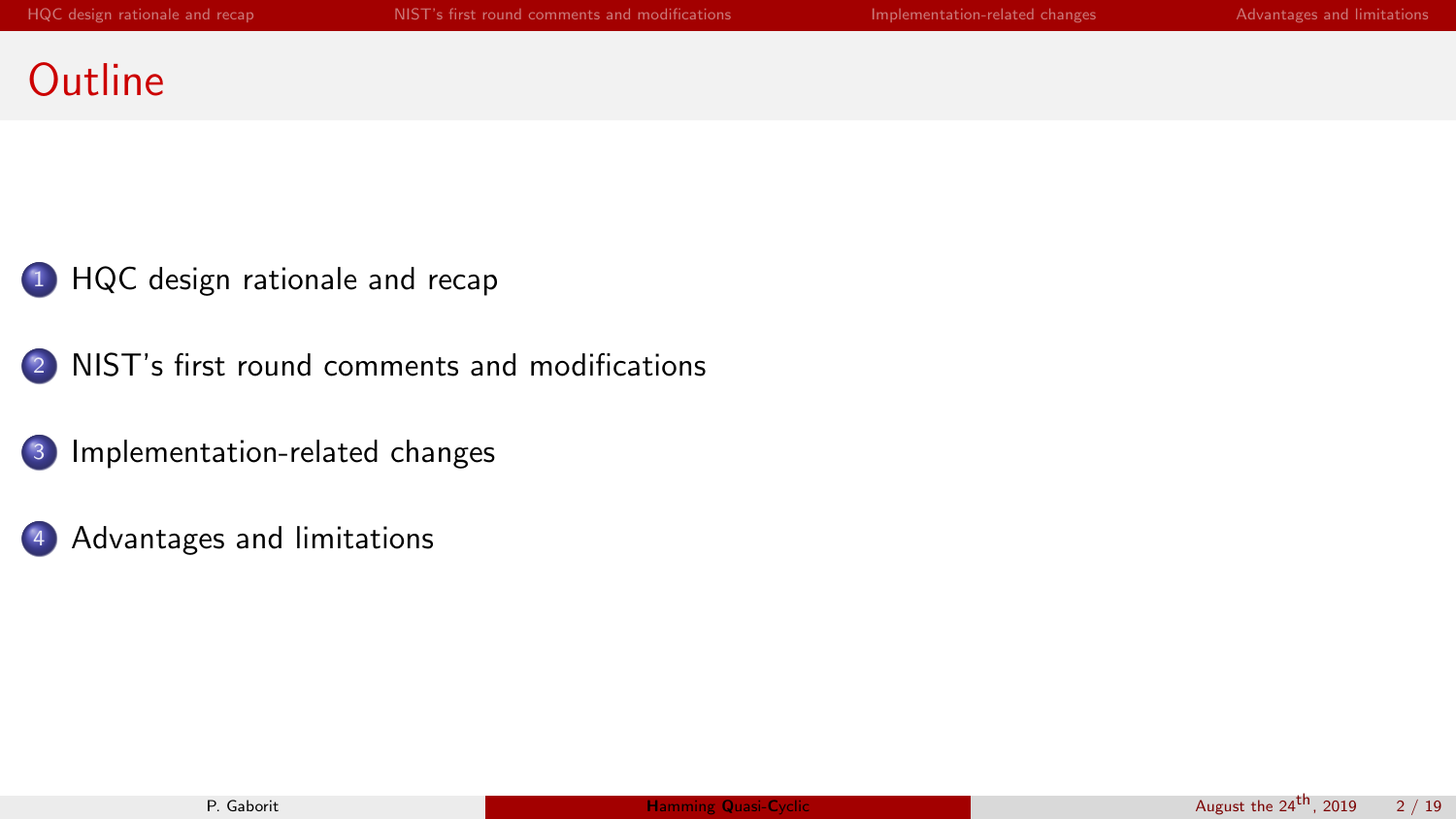# <span id="page-2-0"></span>HQC Classification / Design Rationale



### Important features:

- IND-CPA code-based PKE
- **•** Reduction to a well-known and difficult problem:

Decoding random quasi-cyclic codes

- No hidden trap in the code
- Efficient decoding  $(BCH + \text{repetition code})$
- **Accurate failure rate**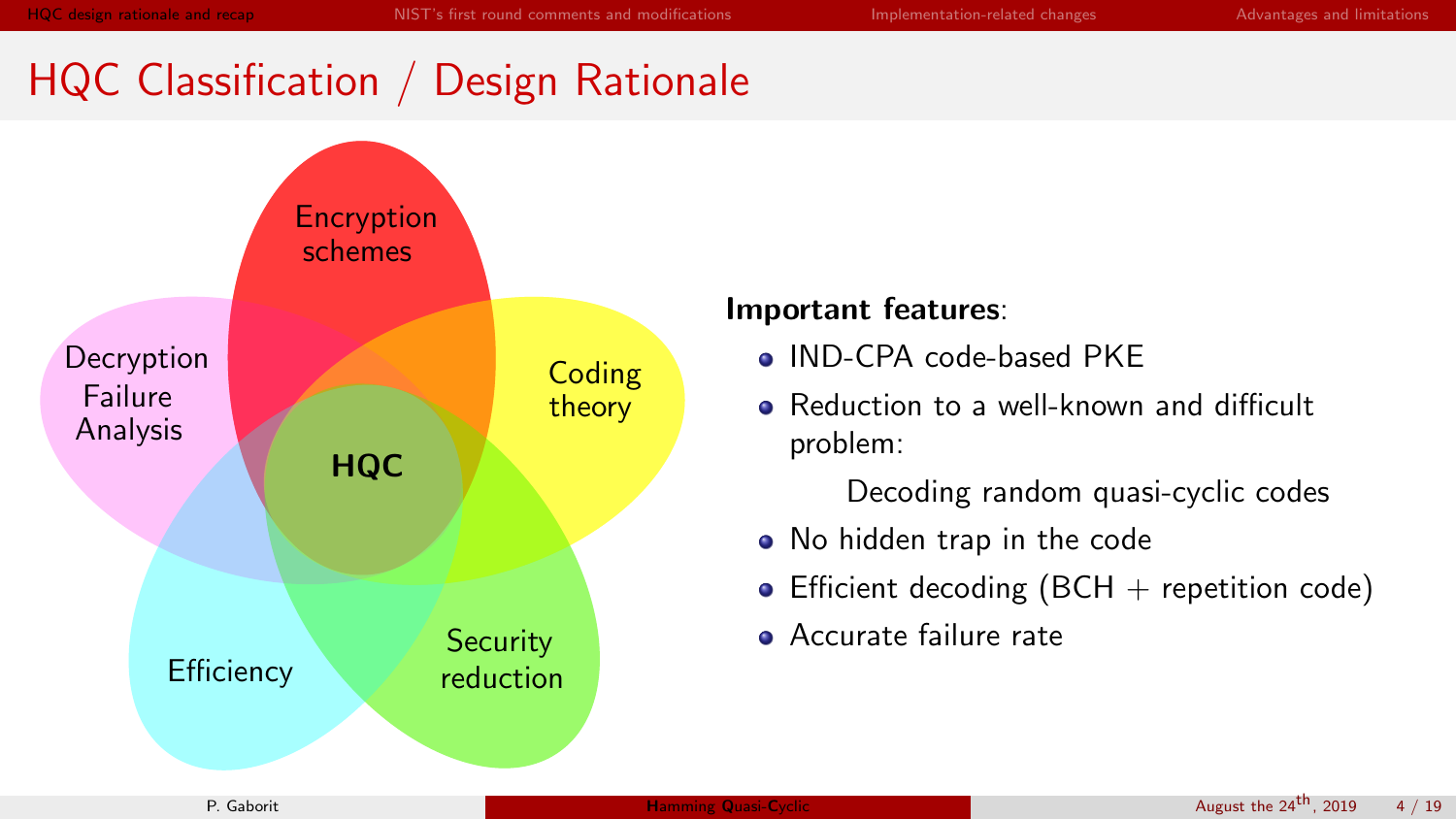# HQC Encryption Scheme [\[ABD](#page-14-0)+18]

Encryption scheme in Hamming metric, using Quasi-Cyclic Codes

- Notation: Secret data Public data One-time Randomness
- $\Diamond$  G is the generator matrix of some public code C

$$
\mathrel{\diamond} \hspace{0.25em} \mathcal{S}_{w}^{n}(\mathbb{F}_{2}) = \{ \mathbf{x} \in \mathbb{F}_{2}^{n} \hspace{0.1cm} \text{such that} \hspace{0.1cm} \omega(\mathbf{x}) = w \}
$$

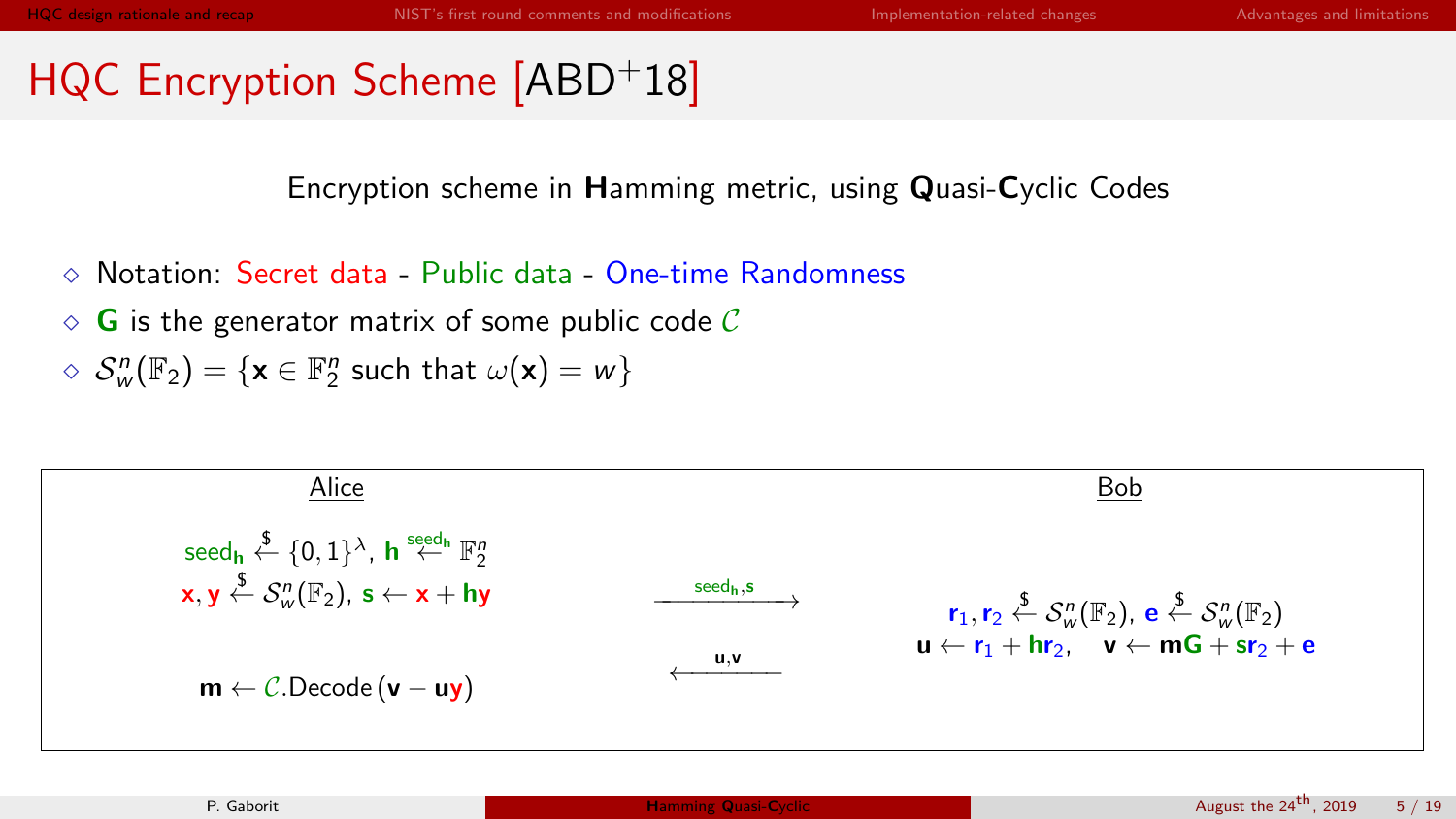## <span id="page-4-0"></span>NIST's first round comments

"HQC presents a strong argument that its decryption failure rate is low enough to obtain chosenciphertext security. This is the strongest argument, at present, of CCA security among the second-round candidate code-based cryptosystems, where information set decoding is the limiting attack for both private key recovery and message recovery (BIKE, HQC, and LEDAcrypt)".

"However, it pays a significant penalty in key and ciphertext size in comparison to the others (although it still compares very favorably in key size and overall communication bandwidth to the candidate code-based cryptosystems based on Goppa codes)."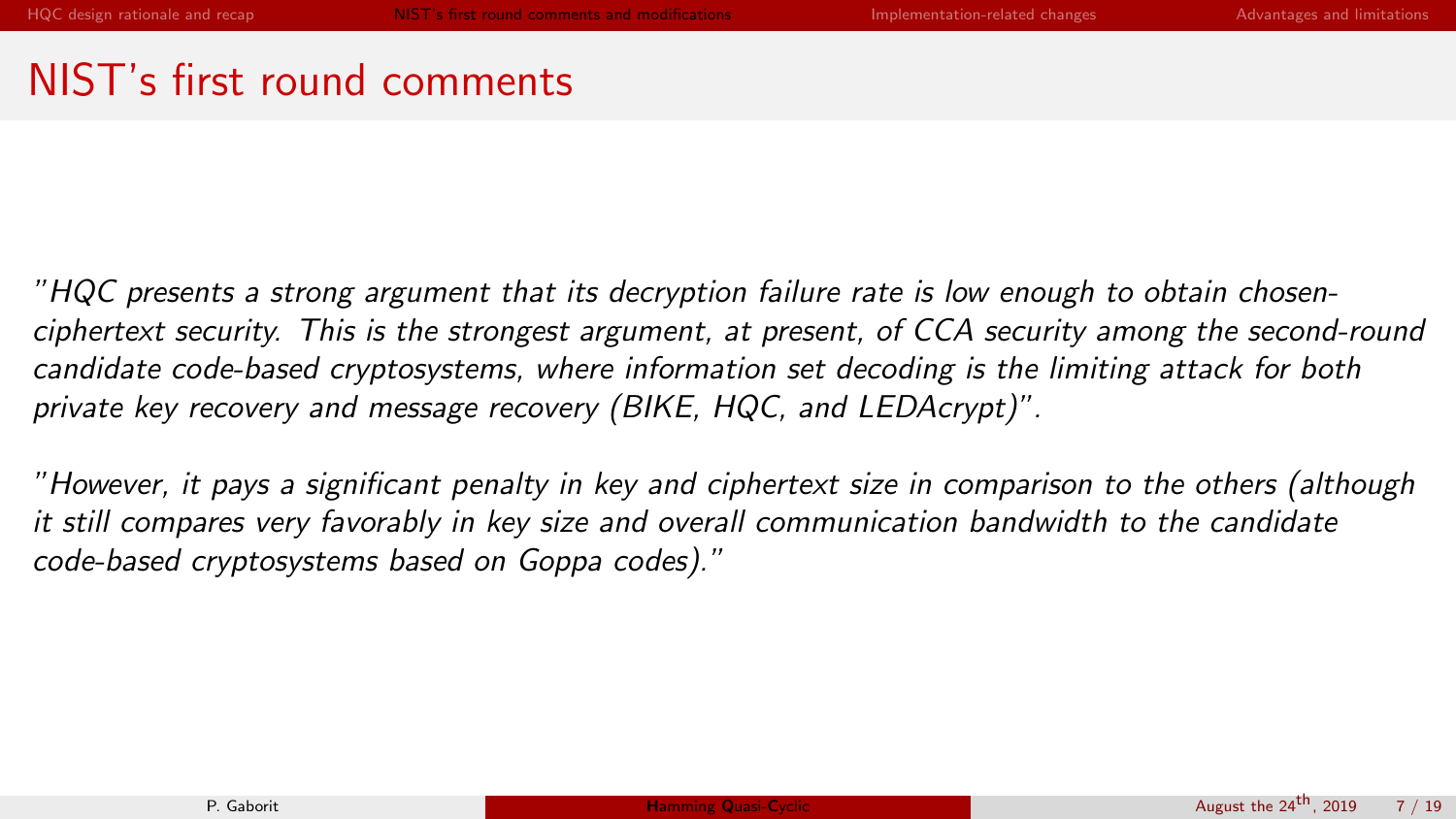# Nist's comments (seq)

"Possible areas for further analysis related to HQC include investigating the relation between the search and decisional variants of the QCSD problem, and investigating the effect, if any, of the quasi-cyclic code structure on security."

 $\rightarrow$  bandwidth ratio with BIKE is roughly between 3 and 1.5 depending of the version of BIKE

 $\rightarrow$  relation between search and decisional problem for QC is an old open question, natural question on the impact of the structure on security (similar case to Euclidean and Rank metrics).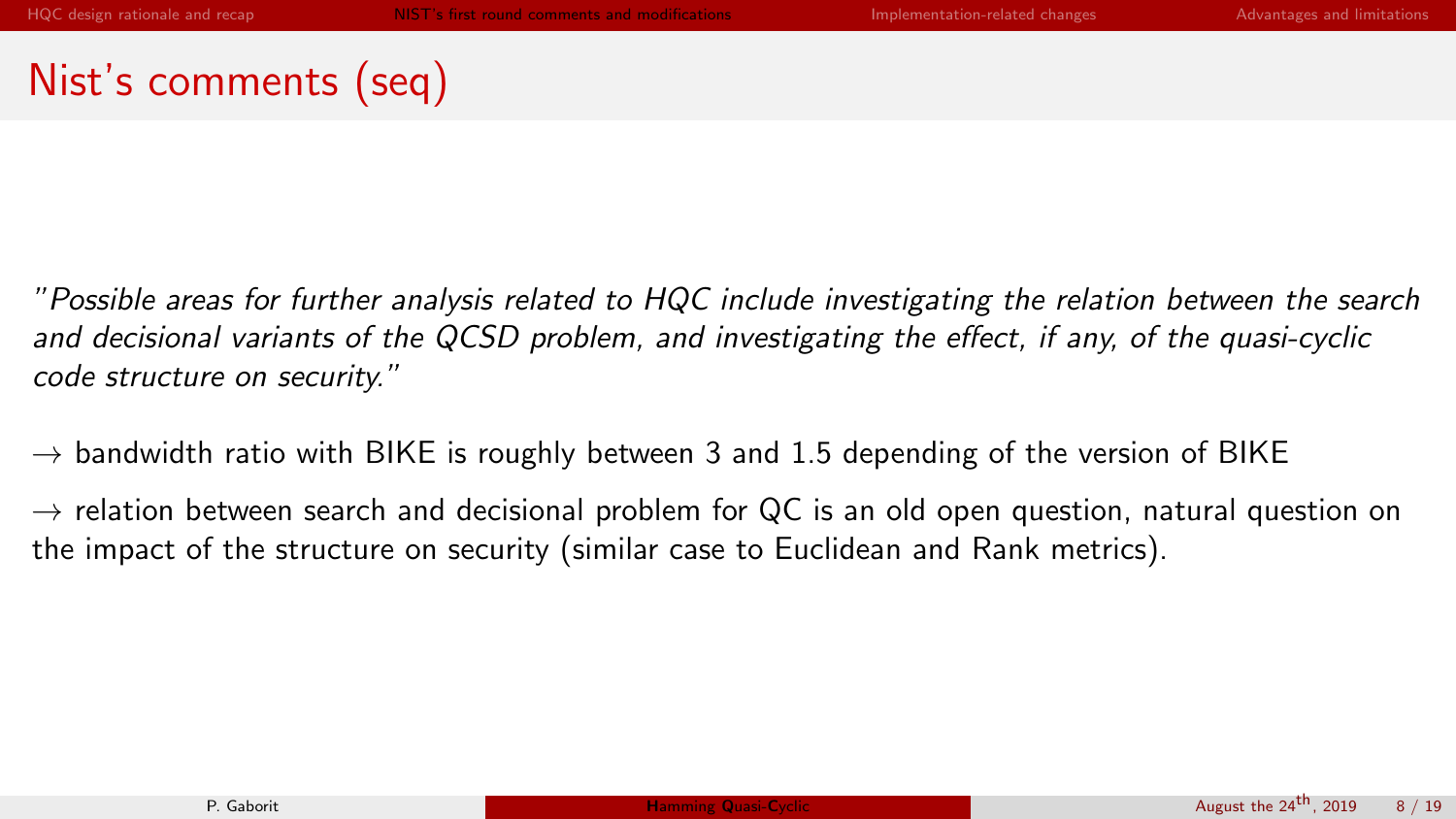## 2nd round modifications

 $\diamond$  parameters with DFR below 2<sup>−128</sup> have been withdrawn

 $\Diamond$  minor modification on the proof to counter the easy parity distinguisher

 $\circ$  precision in the scheme for the bits not covered by the decoding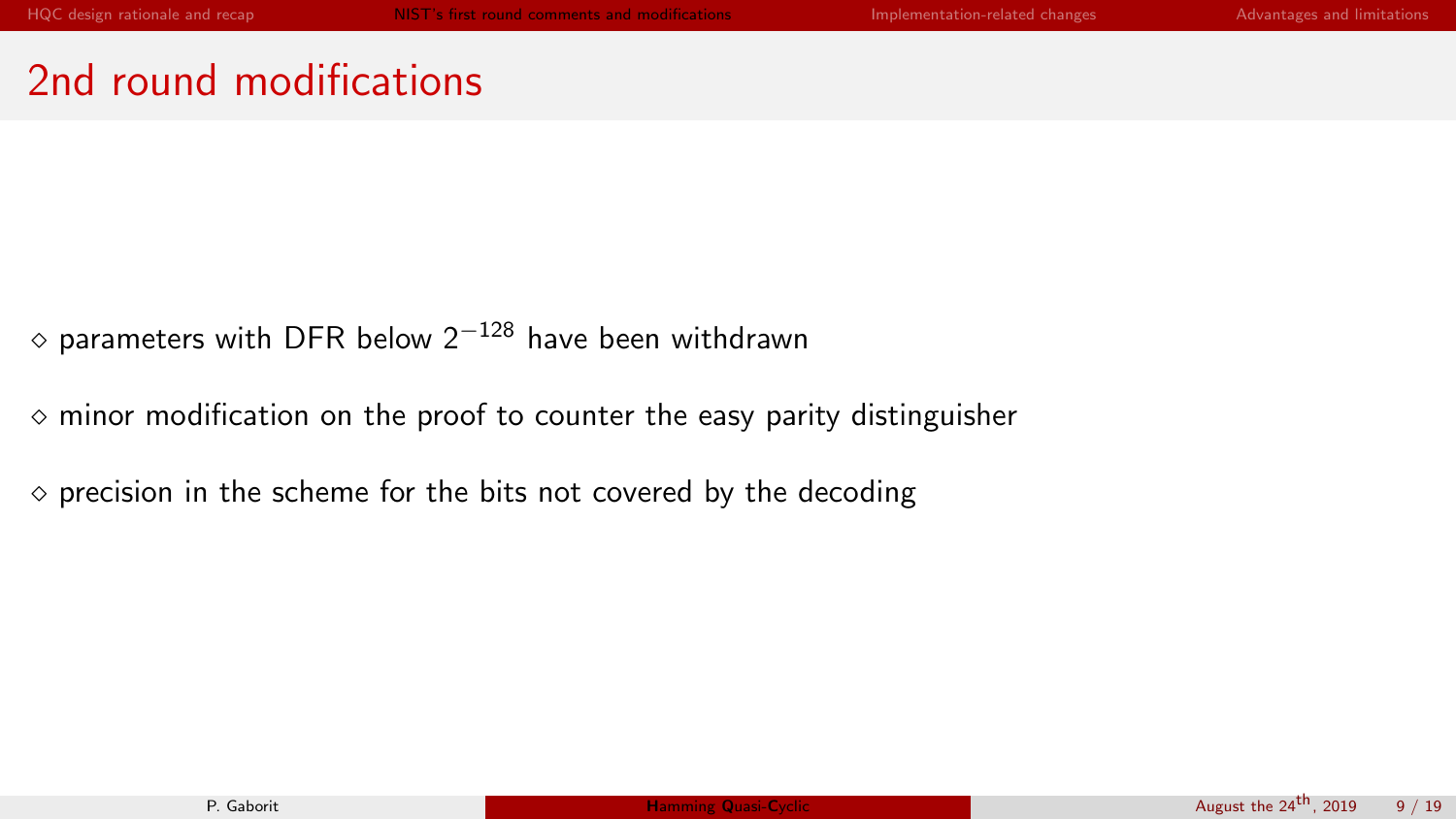### **Parameters**

### All sizes in **bytes**

| NIST<br>Cat. | Instance  | pk size<br>size of $(h, s)$ (size of $(seed_h, s)$ ) | sk size<br>sizeof( $\mathbf{x}, \mathbf{y}$ ) (sizeof(seed <sub>sk</sub> )) | ct size | DFR       |
|--------------|-----------|------------------------------------------------------|-----------------------------------------------------------------------------|---------|-----------|
|              | HQC-128-1 | 6,170(3,125)                                         | 252 (40)                                                                    | 6.234   | $2-128$   |
|              | HQC-192-2 | 11,688 (5,884)                                       | 404 (40)                                                                    | 11.752  | $2 - 192$ |
|              | HQC-256-3 | 17,714 (8,897)                                       | 566 (40)                                                                    |         | $2 - 256$ |

Best known classical attack: [\[CS16\]](#page-14-1)  $\rightarrow$  work factor 2 $^{-2w \log \left(1 - \frac{k}{n}\right) (1 + o(1))}$  (Prange [\[Pra62\]](#page-14-2))  $\frac{1}{2}$  Constructs and the contribution  $\frac{1}{2}$  work factor  $\frac{1}{2}$  and  $\frac{1}{2}$  (Finally Finally Finally Finally Finally Finally Polon (Finally Finally Polon 2011) Best known quantum attack: ISD with [\[Gro96\]](#page-14-3)  $\rightarrow$  work factor  $\sqrt{\binom{n}{2w}/\binom{n-k}{2w}}$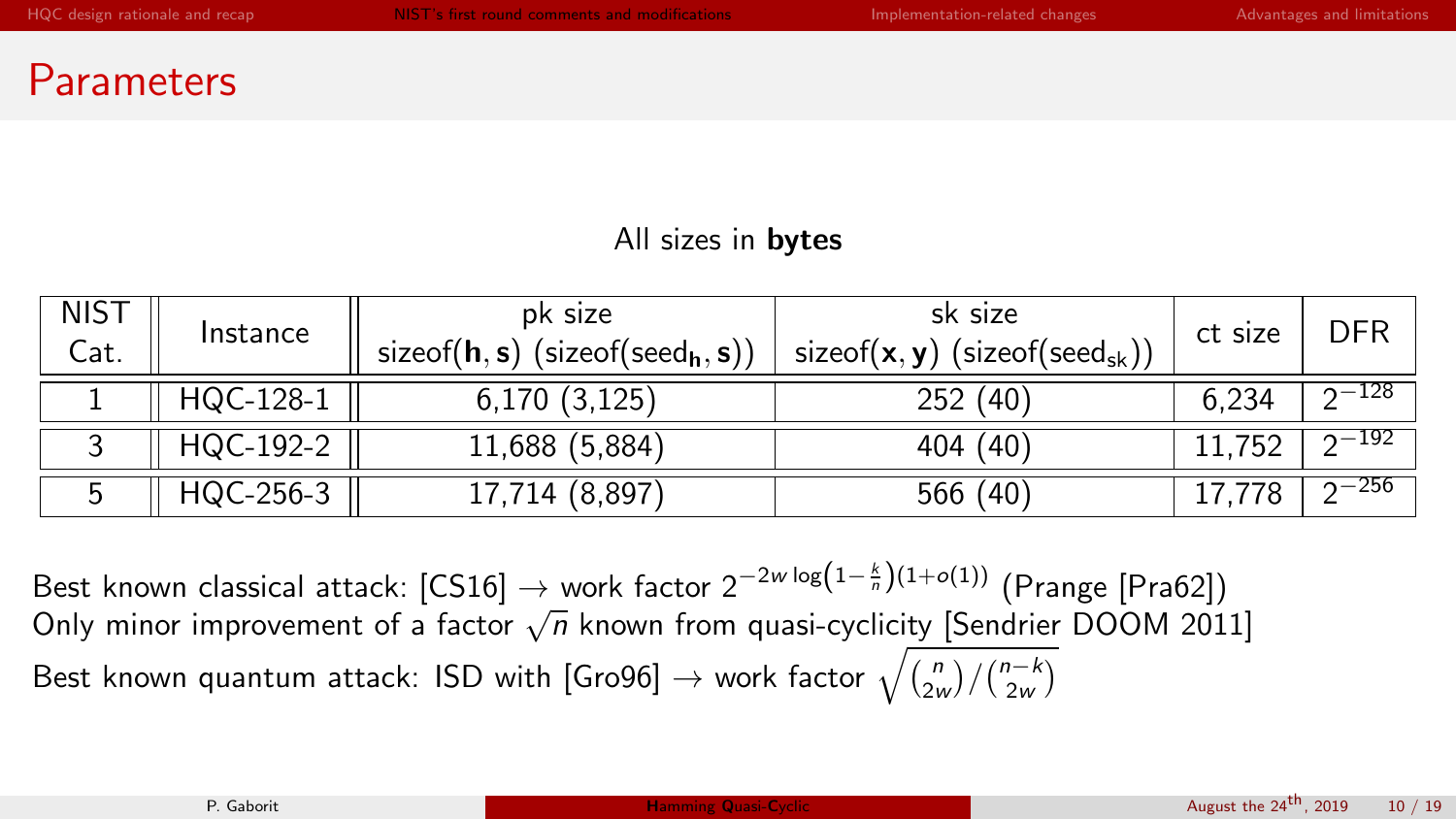### <span id="page-8-0"></span>Reference implementation

- $\Diamond$  New reference implementation
- $\Diamond$  Depends on NTL and GF2X libraries

### $\Diamond$  New BCH decoding implementation

- $\Diamond$  Faster GF arithmetic using hard coded lookup tables
- $\circ$  Syndromes computation uses the faster additive FFT transpose [\[BCS13,](#page-14-4) [GM10\]](#page-14-5)
- $\diamond$  Roots computation uses the faster additive FFT [\[BCS13,](#page-14-4) [GM10\]](#page-14-5)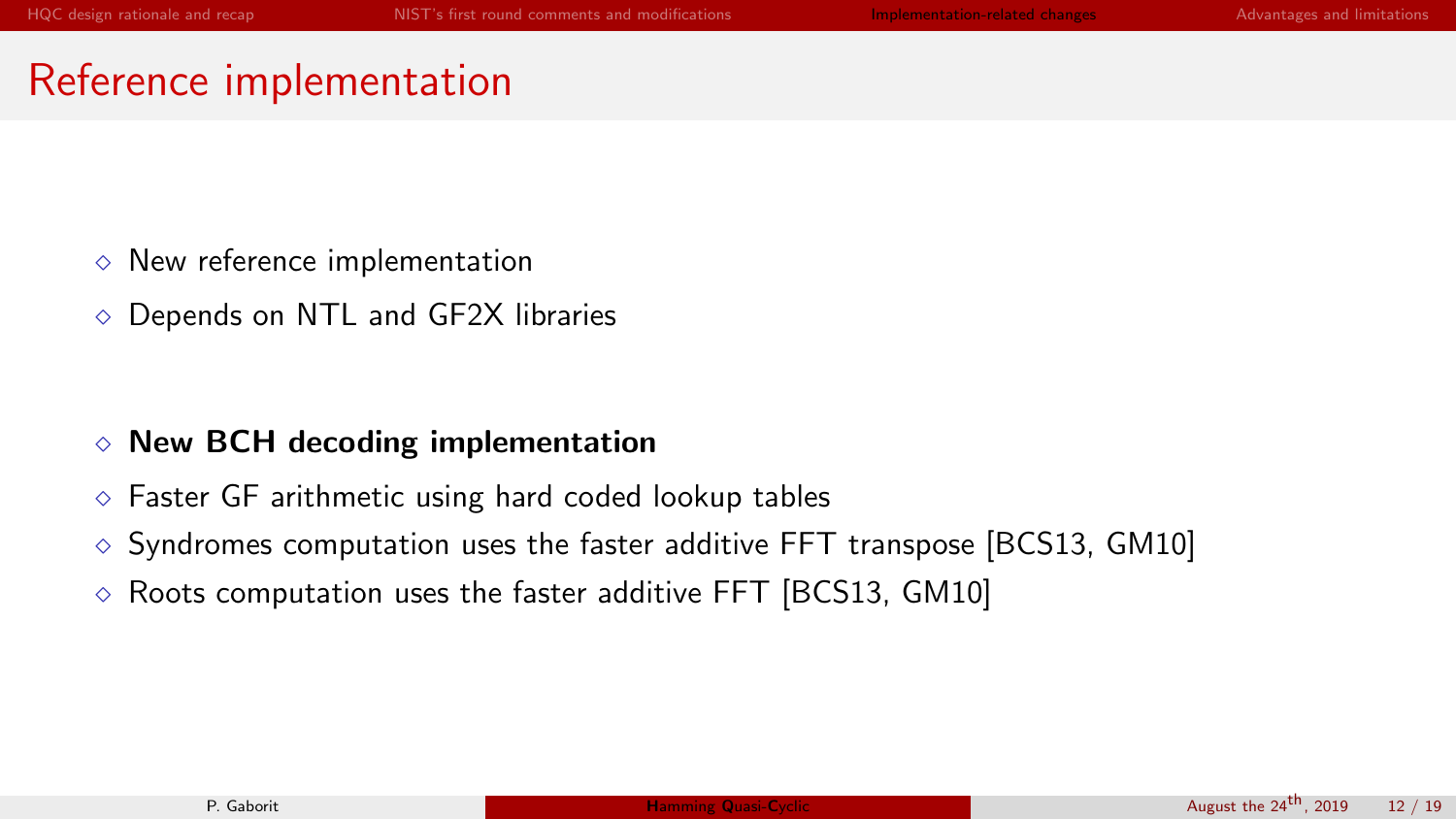### Optimized implementation

- $\Diamond$  AVX2 implementation available
- $\Diamond$  Significantly improved recently

|           |         | AVX2 Implementation |           | Improvement % wrt 2019/07/05 |        |        |
|-----------|---------|---------------------|-----------|------------------------------|--------|--------|
|           | Keygen  | Encaps              | Decaps    | Keygen                       | Encaps | Decaps |
| HQC 128-1 | 200,580 | 383,860             | 508,954   | 19                           | 29     | 25     |
| HQC 192-2 | 403,358 | 765,146             | 983,678   | 21                           | 25     | 24     |
| HQC 256-3 | 651,470 | 1,257,152           | 1,618,366 | 21                           | 22     | 22     |

Figure: Performances CPU cycles and comparison to optimized implementation from 2019/07/05 package using an i7-7820 @3.6Ghz CPU

 $\diamond$  Other implementation from Robert and Véron with similar timings.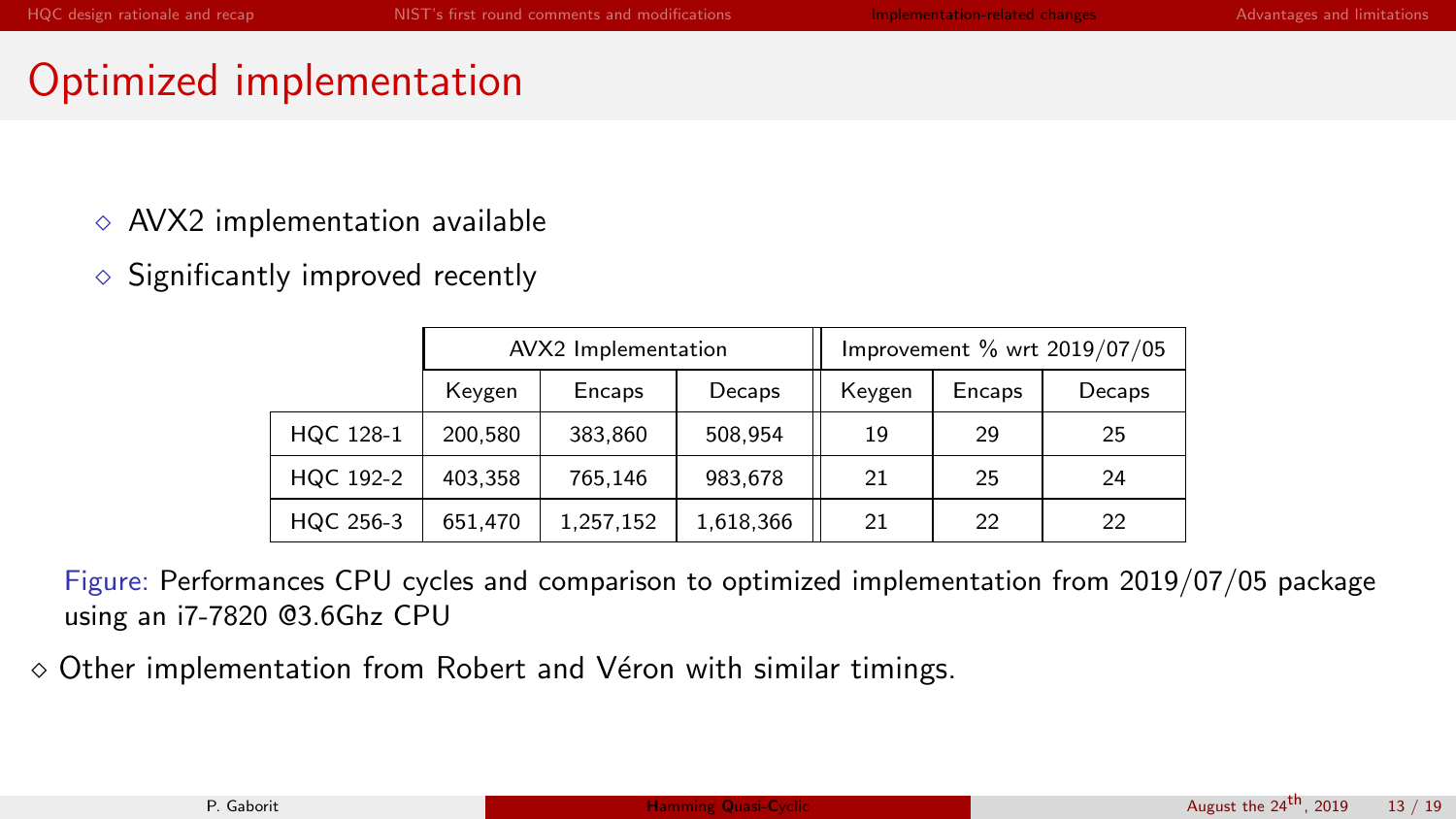## Constant time implementation

### $\Diamond$  New constant time BCH decoding algorithm

- $\circ$  Constant time variant of Berlekamp's simplified algorithm
- $\Diamond$  Constant time implementation of FFT based algorithms for syndrome computation and roots finding



Figure: Performances CPU cycles of constant time decoding algorithm of BCH codes used in HQC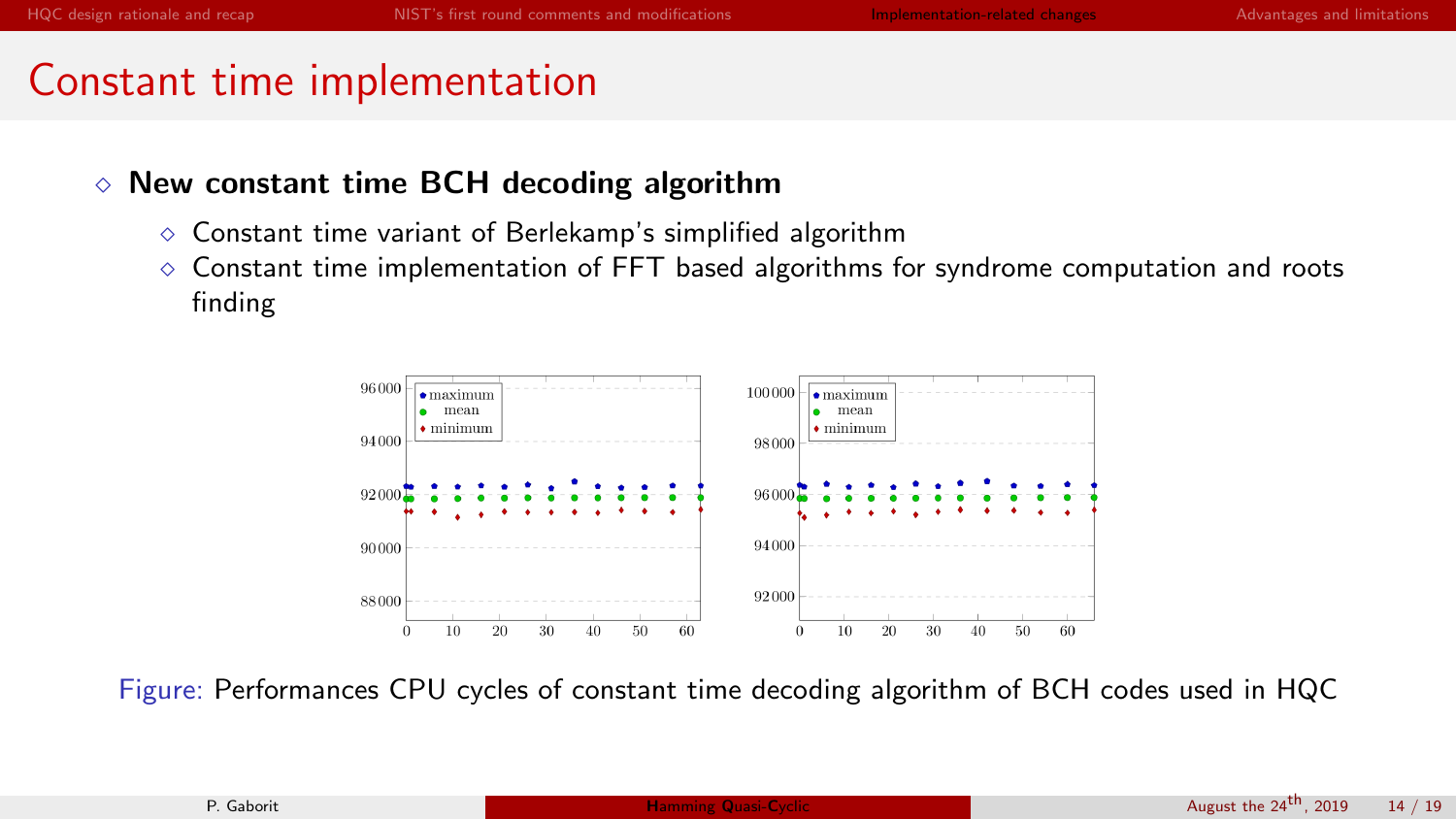### Constant time decoding overhead

### $\Diamond$  Minimal overhead performance

|           | Decaps            |               | Overhead %     |
|-----------|-------------------|---------------|----------------|
|           | Non constant time | Constant time |                |
| HQC 128-1 | 508,954           | 542,880       |                |
| HQC 192-1 | 934,222           | 965,272       | 4              |
| HQC 192-2 | 983,678           | 1,020,738     | 4              |
| HQC 256-1 | 1,492,840         | 1,521,206     | $\overline{2}$ |
| HQC 256-2 | 1,564,672         | 1.605,164     | 3              |
| HQC 256-3 | 1,618,366         | 1,665,788     | 3              |

Figure: Performances CPU cycles and overhead when original or constant time BCH decoding is used in the decapsulation step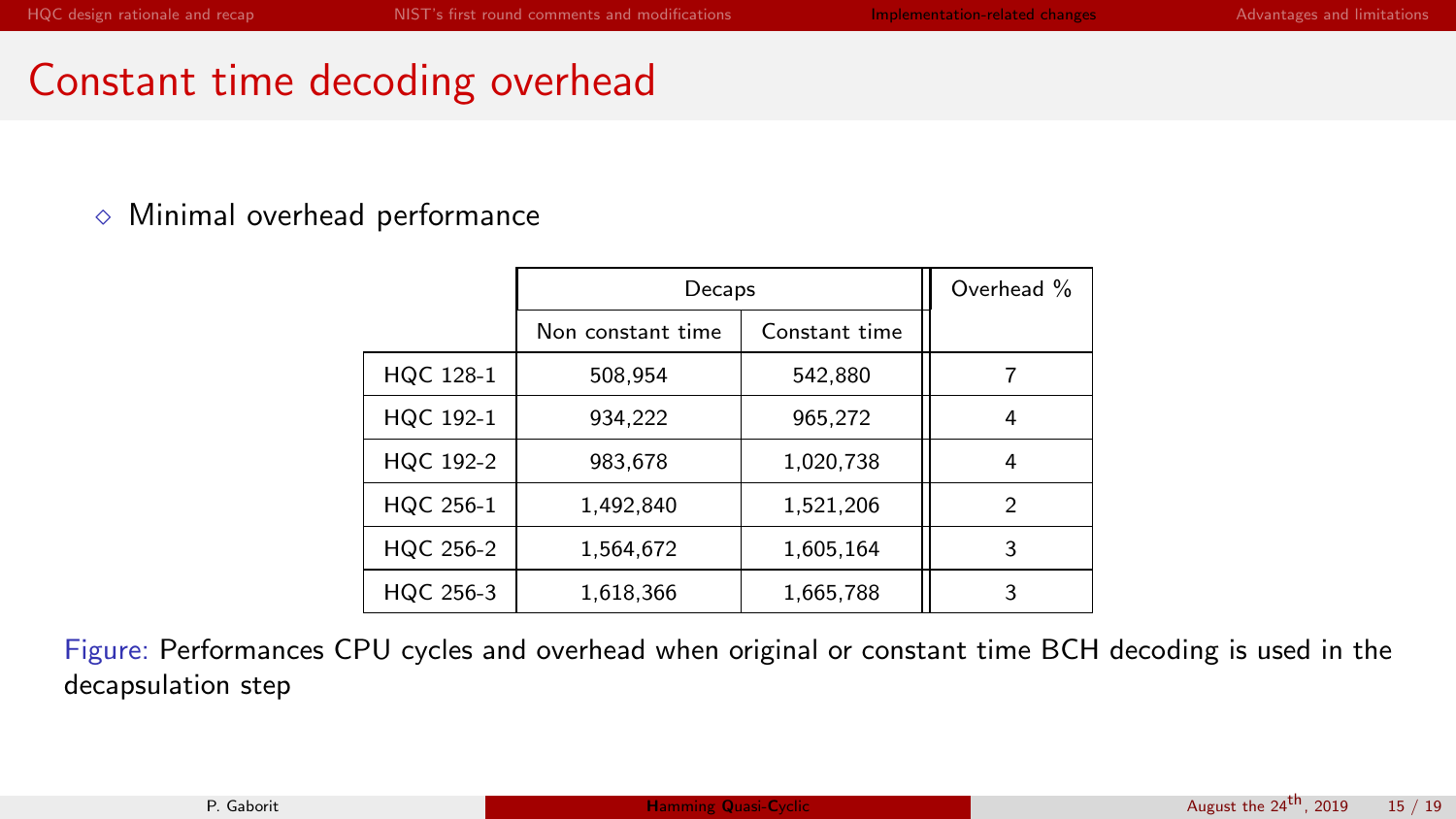# Timing attack against HQC (eprint 2019/909 [WTBBG19])

- Side-channel chosen ciphertext attack against HQC
- $\diamond$  Attack complexity  $\mathcal{O}(n^{\frac{5}{2}})$  (runs in less one minute for HQC-128-1)
- Exploits correlation between the error to be decoded and the running time of the BCH decoding algorithm
- $\Diamond$  Countermeasure based on constant time BCH decoding algorithm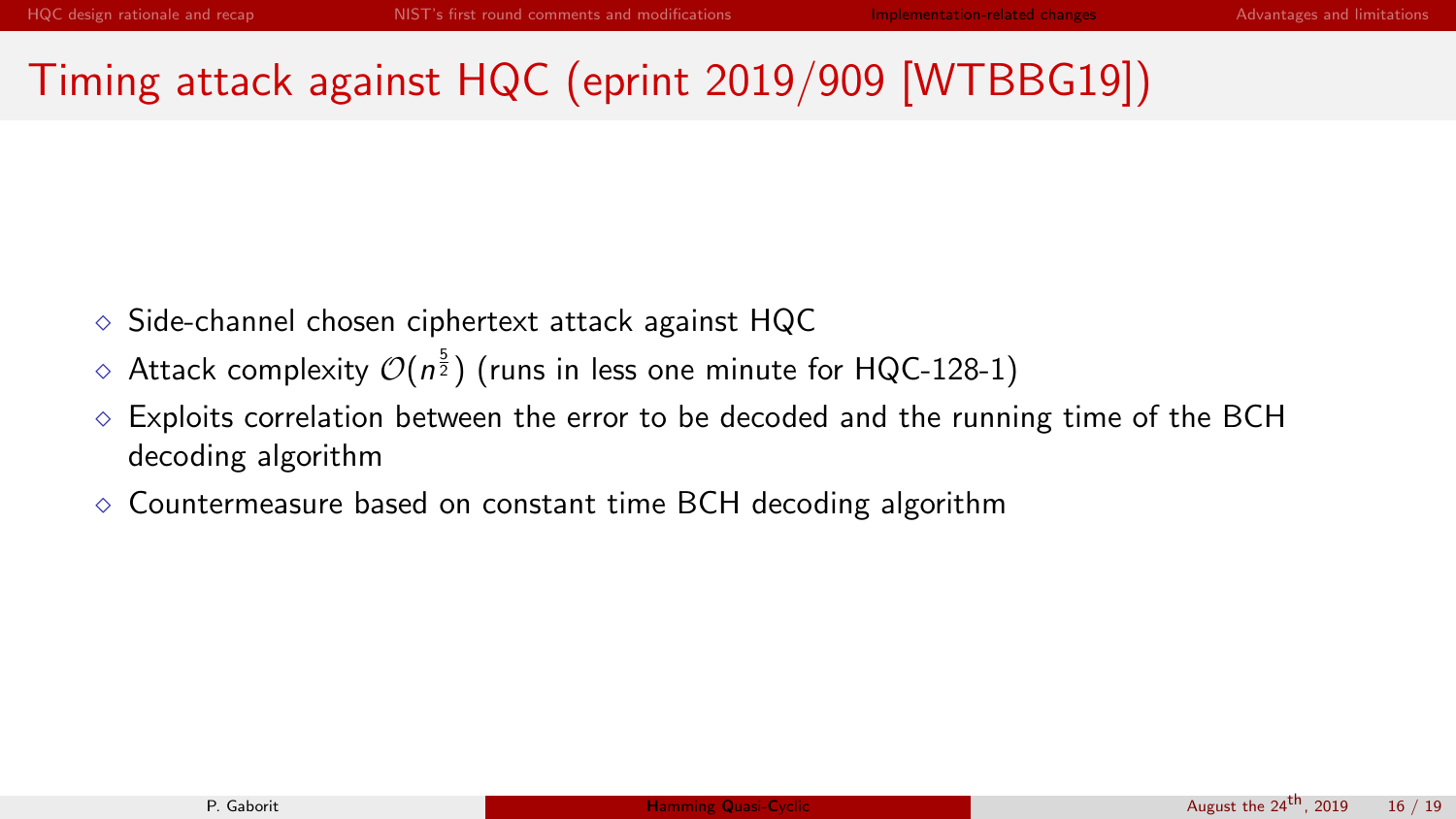### <span id="page-13-0"></span>Pros and cons

### Limitations:

- Non-zero decryption failure rate
- Larger ciphertexts than BIKE-1 and BIKE-3 KEMs ( $\approx \times 2$ )
- Larger public key than BIKE KEM  $(\approx \times 2)$ , but still reasonable

#### Advantages:

- Security reduction to decoding random quasi-cyclic codes
- Simple and efficient decoding (BCH  $+$ repetition code)
- No more hidden trap
- Makes use of cyclicity for efficiency
- Well-understood, theoretically bounded, and fast decreasing DFR
- Efficient constant time decryption implementation
- Attacks on Hamming metric are well understood  $(50+$  years)

 $\rightarrow$  Overall: balanced scheme with no major weakness and very good features in term of security reduction or constant time implementation